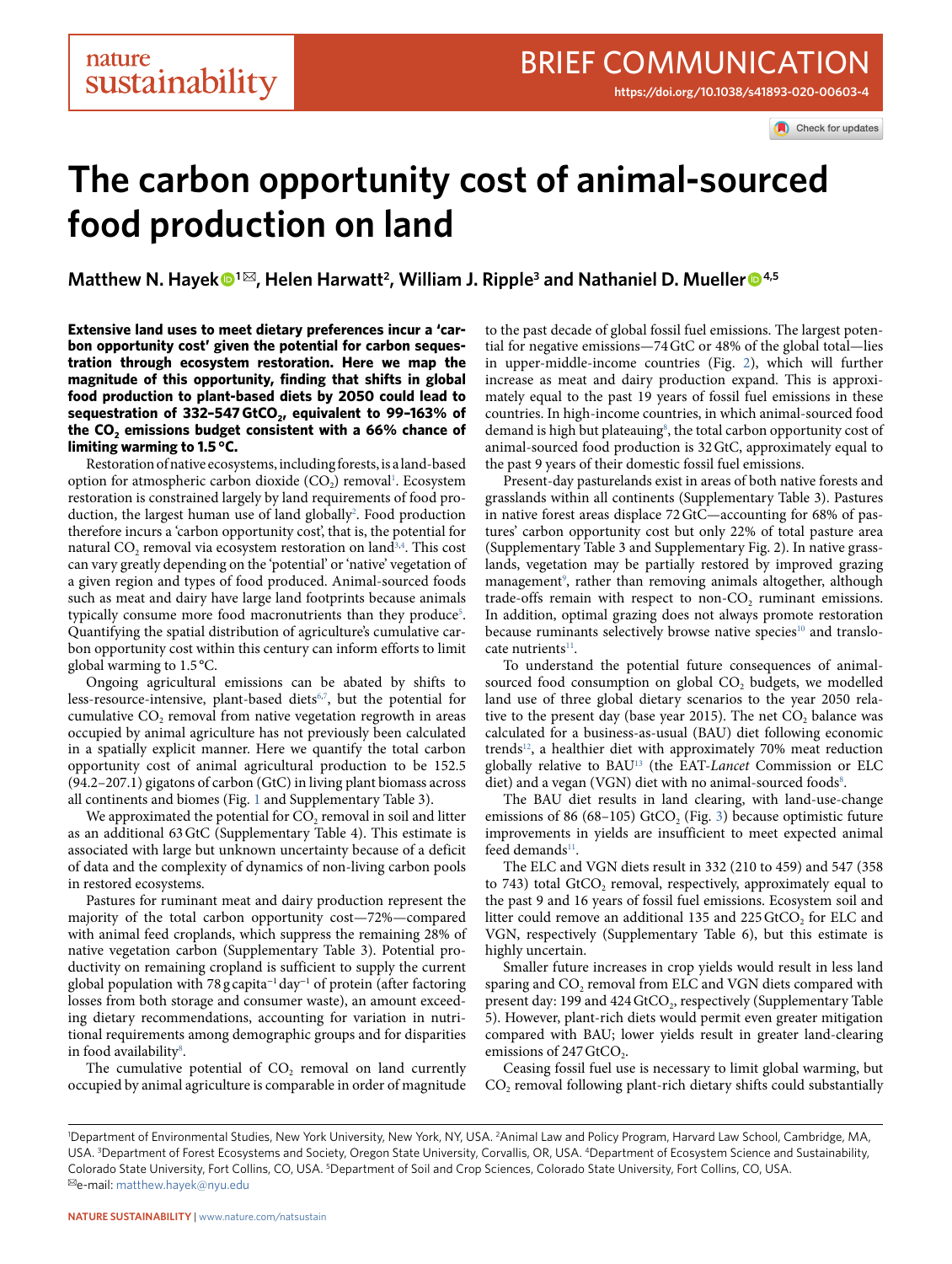## Brief Communication **Nature Sustainability**



<span id="page-1-0"></span>**Fig. 1 | Distribution of carbon in potential vegetation in areas of present-day animal feed croplands and pastures combined for each 5 arcmin grid cell.** Colour corresponds to the product of land area presently under cultivation multiplied by the potential vegetation carbon density, minus the quantity presently stored in agricultural vegetation.

contribute to international greenhouse gas reduction targets. Cumulative CO<sub>2</sub> emissions (anthropogenic emissions minus removal) must remain below 335 GtCO<sub>2</sub> after 2019 to limit warming to 1.5 °C at a 66% likelihood level<sup>14</sup>. CO<sub>2</sub> removal from terrestrial vegetation following ELC or VGN dietary shifts would increase permissible  $CO_2$  emissions by 99% (63%–137%) or 163% (107%–  $222\%$ ), respectively. Adding net CO<sub>2</sub> uptake by native ecosystem soil and litter to this total increases the 1.5 °C budget by 139% or 230%, respectively. By contrast, most future scenarios of 1.5 °C warming rely on nascent bioenergy carbon capture and storage technology to remove 151 to 1,191 GtCO<sub>2</sub> from the atmosphere<sup>13</sup>—an amount of CO<sub>2</sub> comparable to plant-rich diets.

Across all scenarios, additional system-wide improvements in waste and efficiency are possible, including using crop residues and waste for animal feed. We do not model these interventions explicitly; previous analyses demonstrate that they could provide some additional 'cropland-free' animal food or spare additional land for ecosystem restoration<sup>15,16</sup>.

The likelihood of limiting warming to 1.5 °C without overshoot is improved by reaching carbon neutrality before 2050<sup>13</sup>. Carbon uptake saturates after around 25 years for tropical forests and around 30 years for temperate forests<sup>17</sup>. Changes in diets and agricultural land use within the next two decades could contribute substantially toward carbon neutrality by 2050. Overshooting 1.5 °C warming poses substantial risks to human and natural systems, including a weakened terrestrial ecosystem carbon sink. However, even in high-emission pathways, terrestrial ecosystems are expected to act as a net carbon sink through 2100<sup>18</sup>, although the precise magnitude is subject to ongoing investigation. In addition, temperate reforestation can lead to local warming effects due to albedo changes—impacts that warrant further analysis—although temper-ate reforestation would still result in net cooling globally<sup>[18](#page-3-4)</sup>.

Our results do not reflect additional non- $CO<sub>2</sub>$  greenhouse gases and their respective twenty-first-century emissions budgets. Dietary shifts could mitigate 49% to 70% of annual BAU food system emissions (4.8 to 6.6 GtCO<sub>2</sub>-equivalent yr<sup>-1</sup> of predominantly non-CO<sub>2</sub> gases) in 2050 $6,12$  $6,12$ . This non-CO<sub>2</sub> mitigation further improves the likelihood of remaining under 1.5 °C warming.

Our estimates of  $CO<sub>2</sub>$  removal differ from prior approaches, which have been calculated on an annual basis<sup>3,[19](#page-3-5),20</sup> and therefore



<span id="page-1-1"></span>**Fig. 2 | Carbon opportunity cost of animal agriculture and atmospheric CO<sub>2</sub> emissions grouped by national income tiers.** CO<sub>2</sub> emissions include fossil fuel and cement (grey bars). Carbon opportunity costs are disaggregated by present-day agricultural land type and potential vegetation biomes: croplands in native grassland areas (dark brown), croplands in native forest areas (light brown), pastures in native grassland areas (light green) and pastures in native forest areas (dark green). Error bars are combined 95% confidence intervals for the total carbon opportunity cost across all production categories and biomes in each income category.

depend on rates of hypothetical dietary transitions and ecosystem regrowth; modulating these rates produces different estimates. Such rate dependencies are complex, or derived from process-based models; fully reconstructing these assumptions for direct comparison with our results was outside of our scope. Our approach avoids temporal dependencies, directly addressing the cumulative twenty-first-century potential for  $CO<sub>2</sub>$  removal. One previous study has reported a cumulative potential of 30 GtC or  $110 \text{ GtCO}_2$  via dietary shifts; this analysis used a single native vegetation dataset at a coarser spatial resolution $2<sup>1</sup>$ .

Changes to global agricultural production would be economically disruptive and could incur sociocultural costs, which must be compared with the costs of climate warming from unabated agricultural emissions. Restoration efforts could minimize trade-offs by targeting the highest-carbon areas (Fig. [1](#page-1-0) and Supplementary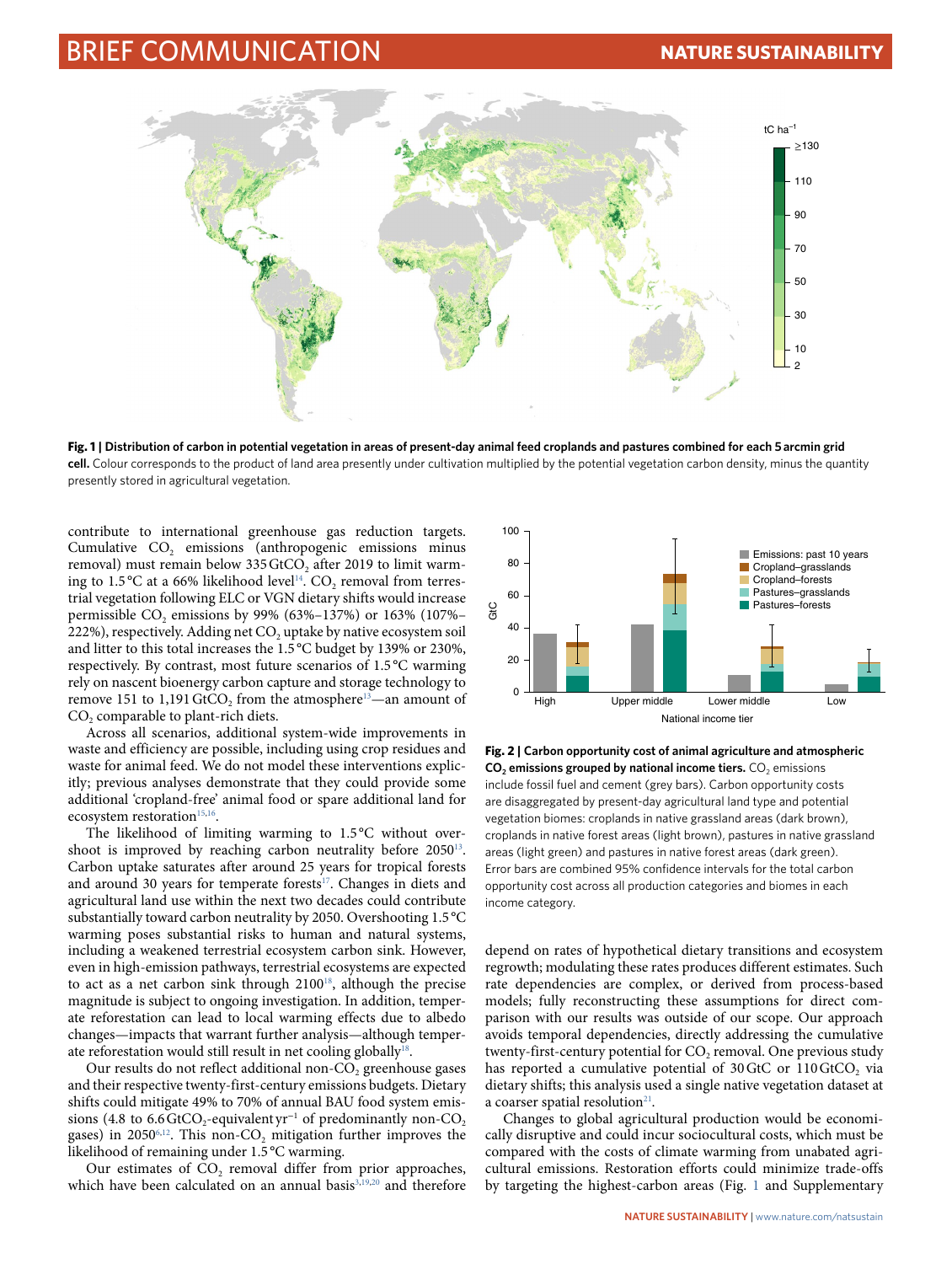## **NATURE SUSTAINABILITY** BRIEF COMMUNICATION



<span id="page-2-13"></span>**Fig. 3 | Cumulative changes in terrestrial carbon from three dietary scenarios in 2050: BAU, ELC and VGN.** Scenarios do not include abated emissions associated with agricultural production (for example, ref. [7](#page-2-6)). Positive  $CO<sub>2</sub>$  indicates a loss of ecosystem vegetation carbon and emissions to the atmosphere; negative indicates  $CO<sub>2</sub>$  removal via vegetation growth. Error bars are 95% confidence intervals, reflecting various estimates of potential vegetation and distributions of cropland removal from low- and high-carbon biomes.

Figs. 2 and 5). Financial incentives to restore high-carbon forests may come from higher-income, higher-emitting nations, providing investments to protect livelihoods, strengthen food security and improve agricultural productivity. Our analysis also reveals substantial opportunities for CO<sub>2</sub> removal in high-income countries and temperate ecoregions that are often neglected in scientific and policy conversations (Fig. [1](#page-1-0) and [2\)](#page-1-1).

This analysis uses the most up-to-date and high-resolution data to map ecosystem carbon trade-offs associated with animal-sourced food production. Our results demonstrate substantial carbon opportunity costs incurred by resource-intensive diets, comparable to the remaining carbon budget to 1.5 °C. Animal agriculture across all continents and income categories represents a profound trade-off when compared with potential GHG mitigation. If future dietary shifts do not occur, carbon trade-offs are expected to grow, even with large improvements in yields and optimized cropland distribution. Our carbon accounting approach illuminates areas where policies could prioritize ecosystem restoration and CO<sub>2</sub> removal, including but not limited to tropical Latin American forests outside of the Amazon basin and temperate forests in Western Europe and East Asia, where carbon trade-offs are largest.

### **Methods**

The carbon opportunity cost of present-day animal agriculture (Fig. [1](#page-1-0) and Supplementary Table 3) was calculated as the difference between carbon stocks in potential vegetation<sup>[2](#page-2-1)</sup> (that is, vegetation following human abandonment) and vegetation carbon stocks in animal feed croplands and permanent pastures<sup>4[,22,](#page-3-8)23</sup>, all at 5 arcmin spatial resolution. Cropland carbon stocks were assumed equal to carbon in annual maximum biomass, estimated from harvested yields, per West et al.<sup>[4](#page-2-3)</sup>. This produces a conservative estimate for the difference between cropland and native biomass. Animal feed fractions for crops were taken from a previous analysis<sup>24</sup>, which used data consistent with our analysis.

Carbon in potential vegetation was taken from six datasets, and carbon in present-day pastures from seven datasets<sup>[2](#page-2-1)</sup> (Supplementary Methods), at 5 arcmin, the highest-resolution global estimates available. We refer to potential vegetation as 'native vegetation' interchangeably, although restored vegetation may consist of non-native species. We do not consider forest plantations representative of commercial forestry, or tree planting.

In native forest areas, we assumed pastures exist on cleared land (Supplementary Fig. 2). In native grasslands areas (including savannas of sufficiently low tree density <75MgC ha<sup>−</sup><sup>1</sup> ), we assumed pastures exist on managed lands (Supplementary Fig. 3), where carbon was assumed equal to that in present-day vegetation, which is lower

than carbon in potential vegetation in most areas<sup>[2](#page-2-1)</sup>. Our soil and litter carbon estimates are described in Supplementary Methods.

For 2050 dietary scenarios, we developed a low-parameter, top-down representation of land use that adopts literature BAU estimates (Supplementary Methods). This flexible approach is used to parsimoniously calculate the fraction of literature BAU agricultural land that ELC and VGN diets could spare for ecosystem restoration, provided key parameters reflecting production, consumption and feed allocation are available.

In the 2050 BAU scenario in the main text, we used cropland expansion within each continent directly from Alexandratos and Bruinsma<sup>11</sup>. We assumed a global pasture expansion of 6% by 2050<sup>25</sup>, consistent with a literature estimate that assumes optimistic grazing improvements. Pasture expansion was distributed proportionally over the same distribution potential vegetation biomes as the present day, a conservative assumption because expansion is presently occurring disproportionately in carbon-rich tropical areas<sup>[26](#page-3-12)</sup>

In the VGN scenario, all permanent pastureland was taken out of production, as well as feed croplands minus land necessary to provide macronutrients of removed animal-sourced foods (with approximately 25% excess<sup>[8](#page-2-7)</sup> after wastes and losses; Supplementary Table 1). ELC requirements were derived from recent guidelines<sup>11</sup>. We calculated fractions of feed cropland and pastureland necessary for each animal-sourced food category in ELC relative to BAU diets, using crop<sup>11</sup> and forage and pasture<sup>[27](#page-3-13)</sup> allocation parameters from the literature.

Alternatively, we adopted a pessimistic BAU projection (Supplementary Methods), which assumes relatively lower crop yields and pasture productivity, in contrast to the more optimistic assumptions in the BAU scenario in the main text (Supplementary Table 5).

All errors and ranges presented are 95% confidence intervals calculated over all combinations of carbon estimates and area distributions: carbon in potential vegetation from six spatial datasets<sup>[2](#page-2-1)</sup>, carbon in present-day pasturelands from seven spatial datasets<sup>[2](#page-2-1)</sup> and simulations wherein crops are removed from areas of highest versus lowest carbon in potential vegetation (Supplementary Figs. 4 and 5). For other assumptions, we were not able to calculate uncertainties; we therefore used the most conservative data or parameter estimates available in the literature for crop plant biomass<sup>[4](#page-2-3)</sup>, biomass in artificial pastures (areas of native forest)<sup>28</sup> and spatial estimates of pasture area<sup>[21](#page-3-7)[,29](#page-3-15)</sup>.

#### **Data availability**

Geospatial data for land-use area and carbon opportunity costs are available via the NYU Faculty Data Archive Spatial Data Repository, accessible online at [https://doi.](https://doi.org/10.17609/q5pe-7r68) [org/10.17609/q5pe-7r68.](https://doi.org/10.17609/q5pe-7r68)

Received: 25 September 2019; Accepted: 31 July 2020; Published online: 07 September 2020

## **References**

- <span id="page-2-0"></span>1. IPCC *Special Report on Climate Change and Land* (eds Shukla, P. R. et al.) (WMO and UNEP, 2019).
- <span id="page-2-1"></span>2. Erb, K. H. et al. Unexpectedly large impact of forest management and grazing on global vegetation biomass. *Nature* **553**, 73–76 (2018).
- <span id="page-2-2"></span>3. Searchinger, T. D., Wirsenius, S., Beringer, T. & Dumas, P. Assessing the efficiency of changes in land use for mitigating climate change. *Nature* 564, 249–253 (2018).
- <span id="page-2-3"></span>4. West, P. C. et al. Trading carbon for food: global comparison of carbon stocks vs. crop yields on agricultural land. *Proc. Natl Acad. Sci. USA* **107**, 19645–19648 (2010).
- <span id="page-2-4"></span>5. Shepon, A., Eshel, G., Noor, E. & Milo, R. Te opportunity cost of animal based diets exceeds all food losses. *Proc. Natl Acad. Sci*. *USA* [https://doi.](https://doi.org/10.1073/pnas.1713820115) [org/10.1073/pnas.1713820115](https://doi.org/10.1073/pnas.1713820115) (2018).
- <span id="page-2-5"></span>6. Poore, J. & Nemecek, T. Reducing food's environmental impacts through producers and consumers. *Science* **992**, 987–992 (2018).
- <span id="page-2-6"></span>7. Tilman, D. & Clark, M. Global diets link environmental sustainability and human health. *Nature* **515**, 518–522 (2014).
- <span id="page-2-7"></span>8. Springmann, M. et al. Health and nutritional aspects of sustainable diet strategies and their association with environmental impacts: a global modelling analysis with country-level detail. *Lancet Planet. Health* **2**, e451–e461 (2018).
- <span id="page-2-8"></span>9. Herrero, M. et al. Greenhouse gas mitigation potentials in the livestock sector. *Nat. Clim. Change* **6**, 452–461 (2016).
- <span id="page-2-9"></span>10. Batchelor, J. L., Ripple, W. J., Wilson, T. M. & Painter, L. E. Restoration of riparian areas following the removal of cattle in the northwestern great basin. *Environ. Manage.* **55**, 930–942 (2014).
- <span id="page-2-10"></span>11. Sitters, J., Kimuyu, D. M., Young, T. P., Claeys, P. & Olde Venterink, H. Negative efects of cattle on soil carbon and nutrient pools reversed by megaherbivores. *Nat. Sustain.* **3**, 360–366 (2020).
- <span id="page-2-11"></span>12. Alexandratos, N. & Bruinsma, J. *World Agriculture Towards 2030/2050: Te 2012 Revision* (FAO, 2012).
- <span id="page-2-12"></span>13. Willett, W. et al. Food in the Anthropocene: the EAT–*Lancet* Commission on healthy diets from sustainable food systems. *Lancet* **6736**, 3–49 (2019).